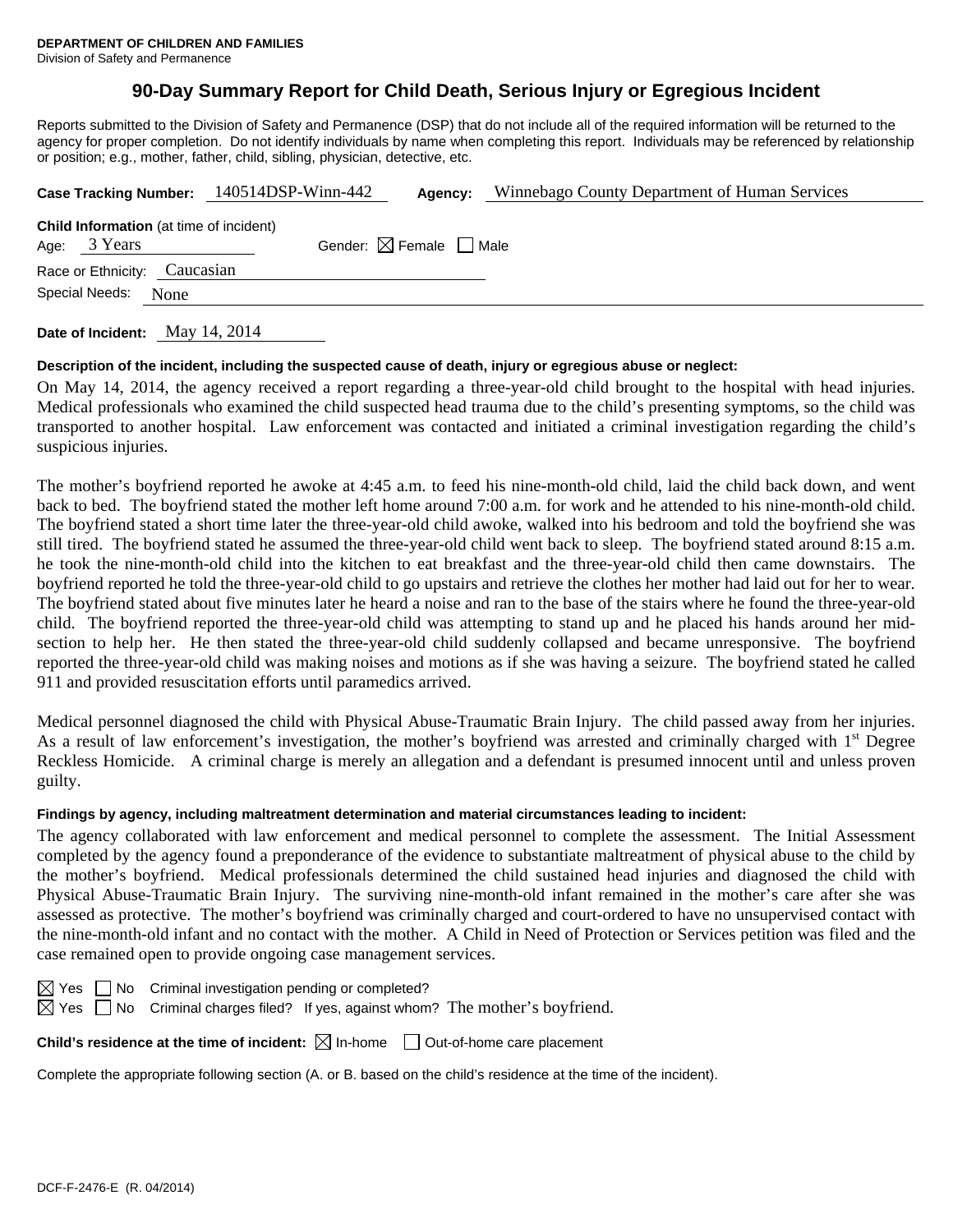#### **A. Children residing at home at the time of the incident:**

**Description of the child's family** (includes household members, noncustodial parent and other children that have visitation with the child and / or in the child's family home):

 At the time of the incident, the child resided with her mother, the mother's boyfriend, and her nine-month-old infant sibling. The mother's boyfriend also had visitation with his other child, age four-years-old, from a previous relationship.

**Yes No Statement of Services:** Were services under ch. 48 or ch. 938 being provided to the child, any member of the child's family or alleged maltreater at the time of the incident, including any referrals received by the agency or reports being investigated at time of incident?

**If "Yes", briefly describe the type of services, date(s) of last contact between agency and recipient(s) of those services, and the person(s) receiving those services:** 

N/A

**Summary of all involvement in services as adults under ch. 48 or ch. 938 by child's parents or alleged maltreater in the previous five years:** (Does not include the current incident.) N/A

**Summary of actions taken by the agency under ch. 48, including any investigation of a report or referrals to services involving the child, any member of the child's family living in this household and the child's parents and alleged maltreater.** (Does not include the current incident.)

(Note: Screened out reports listed in this section may include only the date of the report, screening decision, and if a referral to services occurred at Access. Reports that do not constitute a reasonable suspicion of maltreatment or a reason to believe that the child is threatened with harm are not required to be screened in for an initial assessment, and no further action is required by the agency.)

On April 29, 2014, the agency screened-out a CPS Report.

On December 6, 2013, the agency screened-in a CPS Report alleging neglect to the four-year-old biological child of the boyfriend. An Alternative Response assessment was completed by the agency, the child was determined safe, and the allegation of neglect resulted in no services needed.

#### **Summary of any investigation involving the child, any member of the child's family and alleged maltreater conducted under ch. 48 and any services provided to the child and child's family since the date of the incident:**

The agency collaborated with law enforcement and medical personnel to complete the assessment. The Initial Assessment completed by the agency found a preponderance of the evidence to substantiate maltreatment of physical abuse to the child by the mother's boyfriend. Medical professionals determined the child sustained head injuries and diagnosed the child with Physical Abuse-Traumatic Brain Injury. The surviving nine-month-old infant remained in the mother's care after she was assessed as protective. The mother's boyfriend was criminally charged and court-ordered to have no unsupervised contact with the nine-month-old infant and no contact with the mother. A Child in Need of Protection or Services petition was filed and the case remained open to provide ongoing case management services.

## **B. Children residing in out-of-home care (OHC) placement at time of incident:**

**Description of the OHC placement and basis for decision to place child there:** N/A

**Description of all other persons residing in the OHC placement home:** N/A

**Licensing history:** Including type of license, duration of license, summary of any violations by licensee or an employee of licensee or other actions that constitute a substantial failure to protect and promote the welfare of the child. N/A